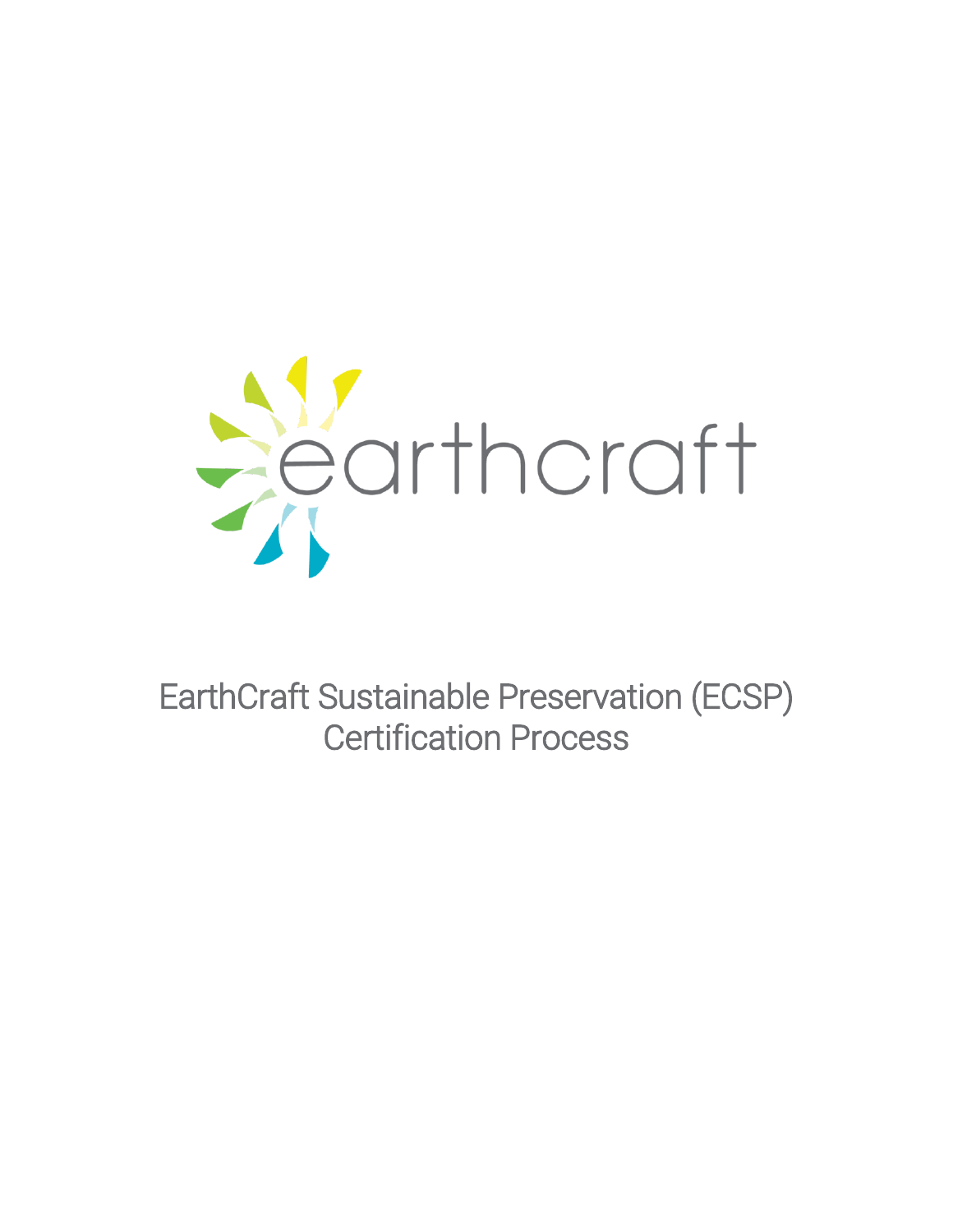# **Steps to ECSP Certification**

#### 1. Determine Project Eligibility

In order to start the EarthCraft process, design teams should contact an approved ECSP Technical Advisor (TA). ECSP TAs provide guidance on which EarthCraft program(s) best fit the goals of the project and will inform the design team about program criteria.

### 2. Project Registration

Project teams should register the project as early in the design phase as possible. At the time of registration, projects shall identify their TA.

#### 3. Design Review

The ECLC TA will work to schedule a Design Review meeting with key members of the project's design team, such as:

- •Project Architect
- •Mechanical Engineert/Contractor
- •Owner's Representative
- •General Contractor (if identified at this stage)

This meeting is a "working" meeting, where the project team meets with the EarthCraft representatives to participate in a 3-4-hour review of the project's plans. The design review is an opportunity to look carefully at the plans and determine how the ECSP program can be applied to the project. From this exercise, the team can ensure that all requirements can be met, and a tentative point total on the ECSP Worksheet can be determined.

## 4. Construction Kick-Off Meeting

Prior to construction, the GC (or primary project contact) must work with their ECSP TA to schedule a construction kick-off meeting. The project's construction manager and site superintendent are expected to be present for the meeting. HVAC and insulation subcontractors are encouraged to attend if available. The project goals and ECSP certification process will be discussed and review of the core requirements, required site visits, performance tests, and methods of collecting information will be presented.

#### 5. First Site Visit

After the completion of all air sealing, but prior to the installation of cavity insulation and interior wall finishes, the general contractor (GC) must contact the ECSP TA to schedule this initial project walkthrough. The Site Superintendent must be present during this visit. During inspection, the ECSP TA will review project site strategies, building thermal envelope air-sealing measures, drainage plane/exterior insulation applications, and HVAC duct sealing measures.

## 6. Second Site Visit

After interior envelope insulation is in place but prior to inter-wall finishing material, the GC must contact the ECSP TA to schedule the second site inspection. The Construction Manager and Site Superintendent must be present during this site visit. During inspection, the ECSP TA will review building thermal envelope, insulation coverage, and inspect installed ductwork, mechanical systems and additional air sealing opportunities to increase the likelihood of success of final performance testing. All relevant worksheet requirements and point items that can be visually verified will also be documented. Once inspection is complete, an inspection report with photographs will be prepared and distributed to the team.